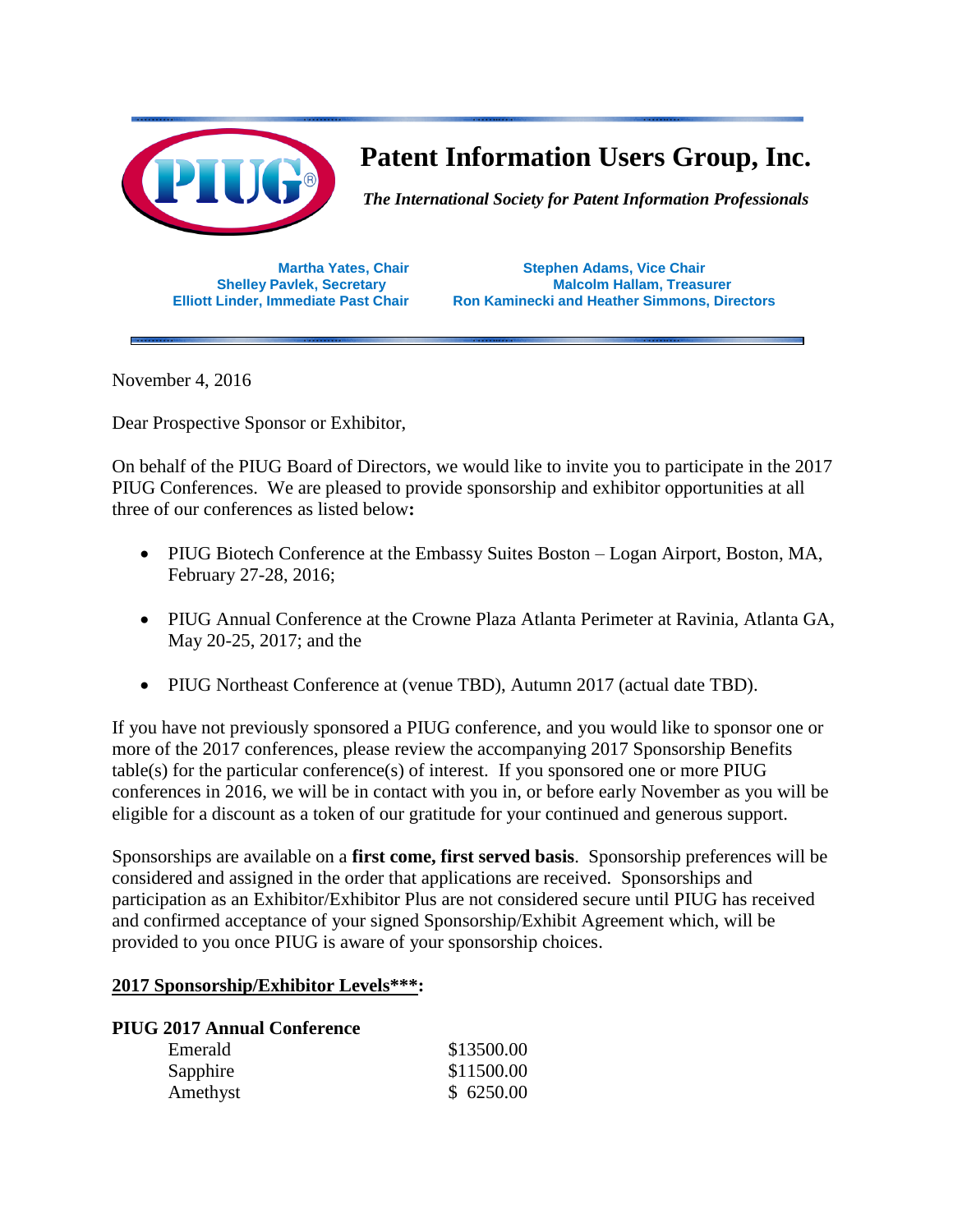| <b>Exhibitor Plus</b>                 | \$4500.00 |
|---------------------------------------|-----------|
| Exhibitor                             | \$4500.00 |
| <b>PIUG 2017 Biotech Conference</b>   |           |
| Platinum                              | \$3000.00 |
| Gold                                  | \$2100.00 |
| Silver                                | \$1400.00 |
| <b>Bronze</b>                         | \$1100.00 |
| <b>PIUG 2017 Northeast Conference</b> |           |
| Platinum                              | \$3000.00 |
| Gold                                  | \$2100.00 |
| Silver                                | \$1400.00 |
| <b>Bronze</b>                         | \$1100.00 |
|                                       |           |

\*\*\*Please note that sponsorship may entitle the sponsor to one or more free conference registrations, but *the sharing of meeting registration badges is not permitted* irrespective of whether different members of an organization plan to attend different days of the conference or at different times on the same day of the conference. Please see the enclosed sponsorship benefits table for more details.

In addition, it will be possible for a non-sponsor or non-exhibitor of the 2017 PIUG Annual Conference to hold a workshop in conjunction with the Annual Conference. For more details, please see the accompanying sponsorship benefits table for the annual conference.

**In order to select your preferred sponsorship options, please complete the attached sponsorship request form and sponsorship calculation sheet. Please send the completed forms to PIUG by email or fax as indicated on the sheet.** We will then send to you a Sponsorship/Exhibit Agreement for your review and signature.

Once the PIUG has received your signed Sponsorship/Exhibitor Agreement by email, fax or mail, your organization's logo and description will be displayed on the conference website in accordance with the attached Sponsorship/Exhibitor Benefits table. Please note that it is your responsibility to provide a high-resolution JPEG, EPS OR PDF file (at least 600Kb) of your company logo for best results on printed materials. Please do not send "ai" files. For the PIUG conference website, a web-quality logo (20 kb) is acceptable.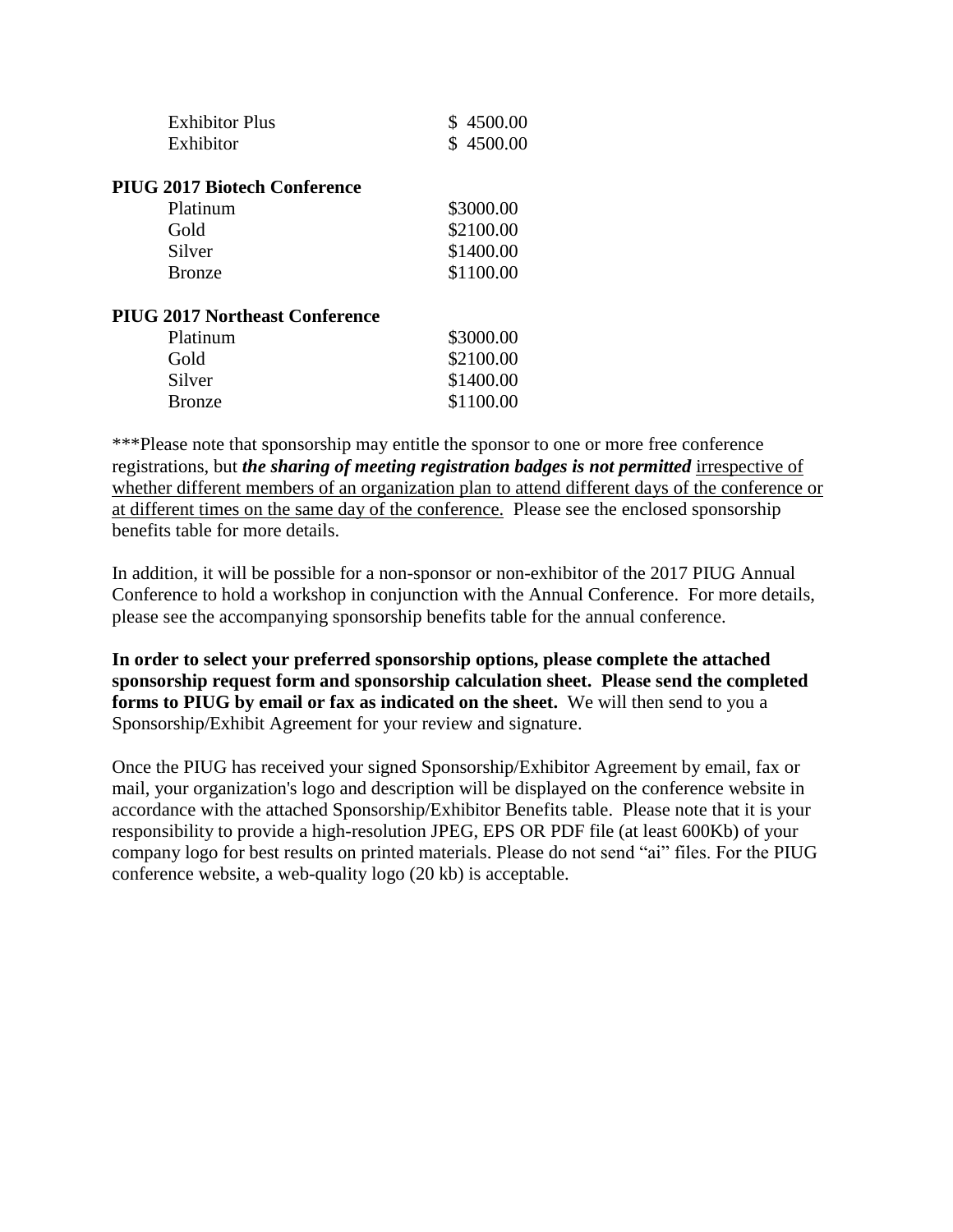The Patent Information Users Group, Inc. (PIUG), the International Society for Patent Information Professionals, is a not-for-profit organization for individuals having a professional, scientific or technical interest in patent information. With the ever increasing volume of patents and related technical documents, the effective retrieval and analysis of patent information has become an essential skill in business. The mission of PIUG is therefore to encourage the development of patent information research and analysis systems, to further develop members' patent research and analysis skills, and to provide appropriate recognition for its members who excel in the field. Through this international forum and discussion, we promote and improve the retrieval, analysis and dissemination of patent information.

PIUG has more than 600 members in 20 countries, including approximately 325 patent information professionals directly involved in corporate patent searching, 70 patent information professionals working in law firms, 25 each in academia and government, and 110 patent information consultants. PIUG members are employed to conduct patentability, freedom to operate, and validity patent searches for Fortune 500/multi-national companies, several leading universities and major intellectual property law firms. PIUG has a very active discussion list with over 1300 subscribers world-wide. For more information, see [www.piug.org.](http://www.piug.org/)

Patent Information Users Group, Inc. (PIUG, Inc.) is a nonprofit corporation registered in Michigan, USA. Its Employer Identification Number (EIN) is 38-3449639. Payments made to PIUG may or may not be tax deductible as ordinary and necessary business expenses. Please consult your tax advisor. All payments must be received in U.S. dollars.

If you have any questions concerning the sponsorship opportunities for 2017, please do not hesitate to contact us. We sincerely thank you for your decision to support PIUG.

Yours truly,

*Jane Thompson* PIUG Sponsorship Chair **[Jane\\_Thompson@eisai.com](mailto:Jane_Thompson@eisai.com)**

Patent Information Users Group Inc. 40 E. Main Street, #1438 Newark, DE 19711

> Tel: 1-302-660-3275 Fax: 1-302-660-3276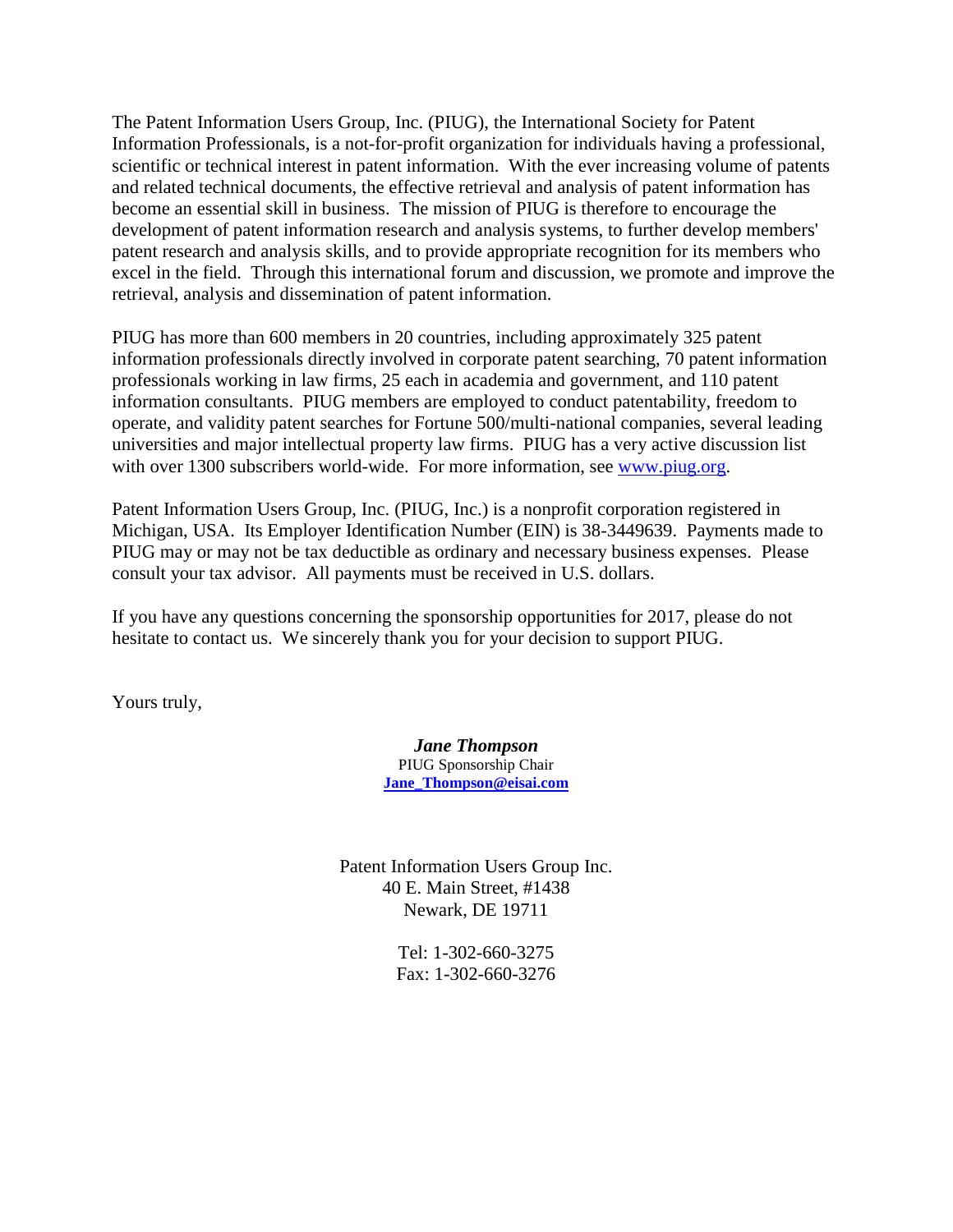

**Patent Information Users Group, Inc.**

*The International Society for Patent Information Professionals*

**Martha Yates, Chair Stephen Adams, Vice Chair**<br>**Shelley Pavlek, Secretary <b>Malcolm Hallam**, Treasu **Shelley Pavlek, Secretary <b>Malcolm Hallam, Treasurer**<br>**Elliott Linder, Immediate Past Chair Mannifecki and Heather Simmons, Direction Ron Kaminecki and Heather Simmons, Directors** 

## **2017 PIUG Sponsorship/Exhibitor Request**

| Contact Person New York Contact Person |
|----------------------------------------|
|                                        |
|                                        |
|                                        |
|                                        |

Please print this page and indicate the package or events in which you would like to participate. Return completed form via email to **[Jane\\_Thompson@eisai.com](mailto:Jane_Thompson@eisai.com)** or fax to **+1-302-660-3276**. Upon receipt, we will send a Sponsorship/Exhibitor Agreement for your review and signature.

| $\Box$ Annual Emerald                                            | $\Box$ Biotech Platinum  | $\Box$ Northeast Platinum |  |  |
|------------------------------------------------------------------|--------------------------|---------------------------|--|--|
|                                                                  |                          |                           |  |  |
| □ <b>Annual Sapphire</b>                                         | □Biotech Gold            | □Northeast Gold           |  |  |
|                                                                  |                          |                           |  |  |
| □Annual Amethyst                                                 | □Biotech Silver          | □Northeast Silver         |  |  |
|                                                                  |                          |                           |  |  |
| $\Box$ Annual Exhibitor                                          | <b>□Biotech Bronze</b>   | □Northeast Bronze         |  |  |
|                                                                  |                          |                           |  |  |
| $\Box$ Annual Exhibitor                                          | □Biotech Government/     | □Northeast Government/NGO |  |  |
| <b>Plus</b>                                                      | <b>NGO or Non-profit</b> | or Non-profit             |  |  |
| Reason(s) for eligibility (ExhibitorPlus/Government/NGO Agency): |                          |                           |  |  |
|                                                                  |                          |                           |  |  |
|                                                                  |                          |                           |  |  |
|                                                                  |                          |                           |  |  |
| Website:                                                         |                          |                           |  |  |